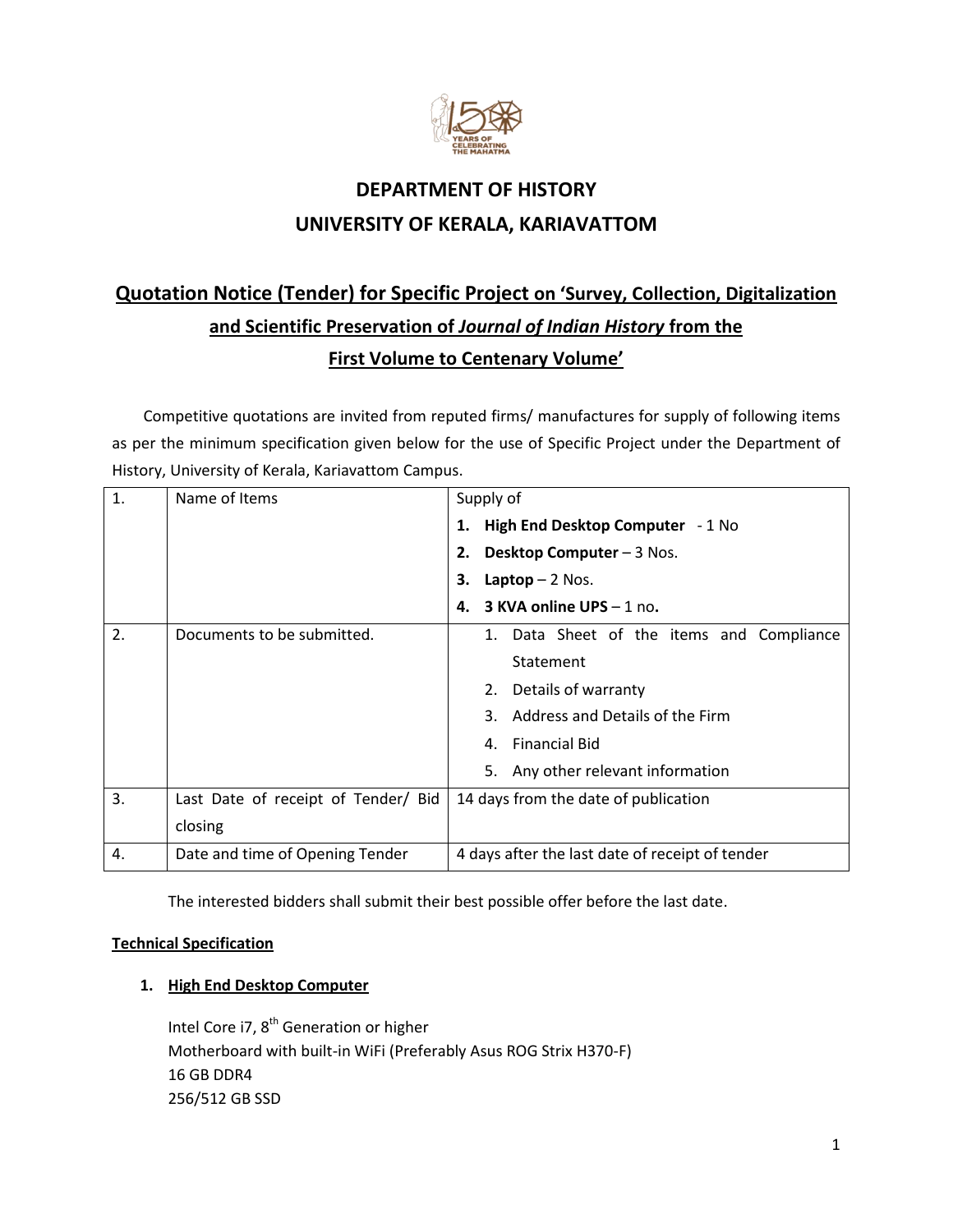2 TB HDD CD/DVD RW 24" FULL HD LED Backlit Monitor Cooler Mater Cabinet with SMPS NvidiaGeforce GTX1050Ti Graphics Card Windows 10 Home with recovery media and License Key Warranty: 3 year

#### **2. Desktop Computer**

Intel Core i3, 8100 8<sup>th</sup> Generation or higher Motherboard with built-in WiFi 8 GB DDR4 256/512 GB SSD (HDD NOT NECESSARY) CD/DVD RW 21.5" FULL HD LED Backlit or higher Cooler Mater Cabinet with SMPS Windows 10 Home with recovery media and License Key Warranty : 3 year

**Or equivalent All-in-One PC**(Make: Lenovo/HP)

#### **3. Laptop**

Category: Ultrabook (Weighing below 1.5Kg), Windows 10 with MS Office 2016 Intel Core i5, 8<sup>th</sup> Generation or higher 8 GB DDR4 256 or 512 GB SSD(HDD NOT NECESSARY) 14" Display or higher Make :Acer/DELL/Lenovo (Preferably Acer Swift 3 SF-314-54 or Lenovo 330S) Accessories : Wireless Mouse, Carry bag Company Warranty

#### **4. 3 KVA online UPS**

3 KVA online UPS with 1 hour backup batteries – Wiring required

#### **Terms and conditions**

- 1. The Bidder shall quote price in clear terms and the specification of products. The rates quoted must be inclusive of all taxes, cost of supply at site, warranty and installation charges etc...
- 2. The price should be quoted only in Indian rupees. The bid shall be typed and signed by the bidder.
- 3. All the documents mentioned above shall be submitted without fail.